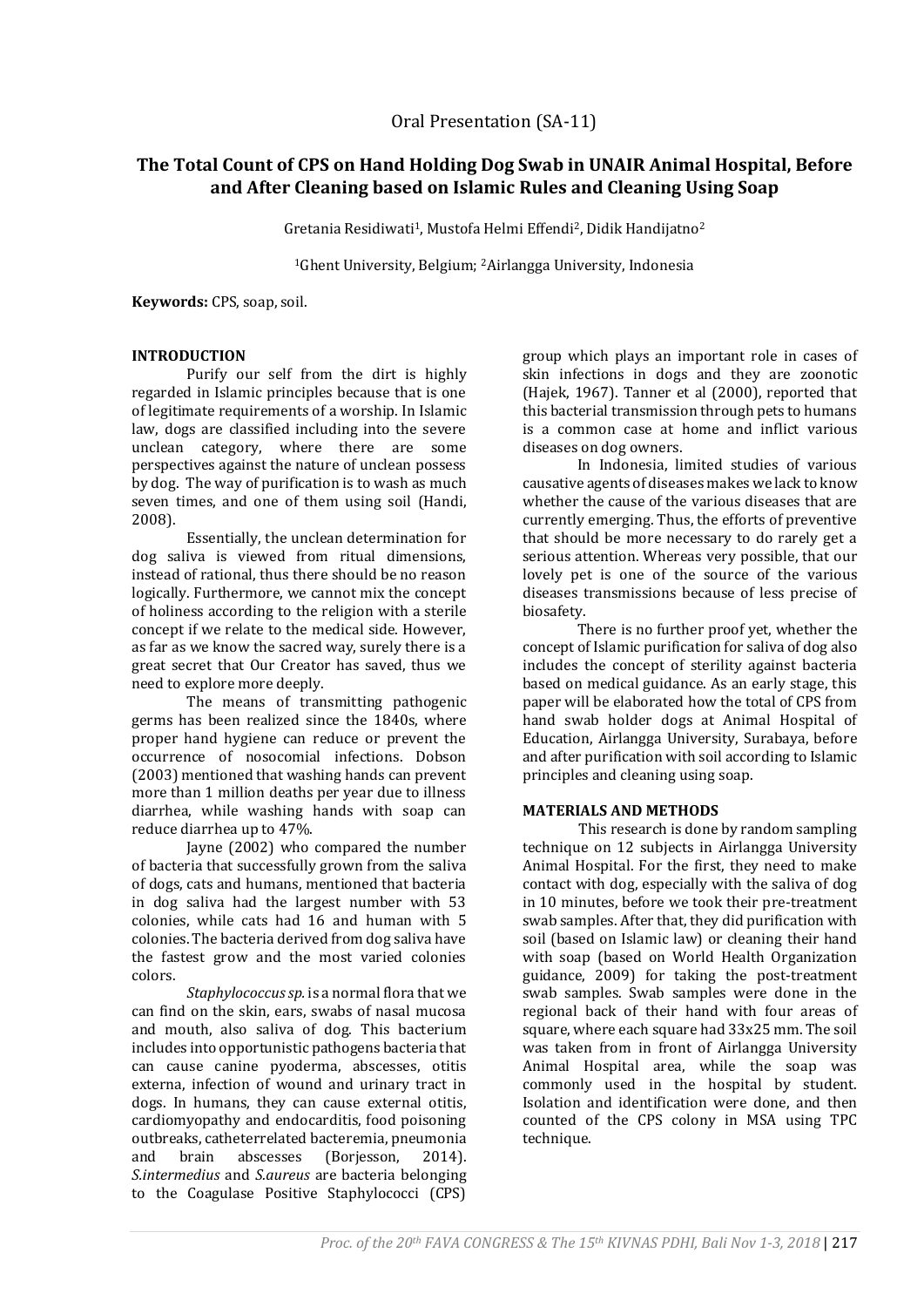

Fig 1. The soil and pH meter used in the research



Fig 2. The liquid hands wash soap used in the research



Fig 3. Swab pattern (4 squares; 33x25 mm each square)

### **RESULT AND DISCUSSION**

Two of three different colonies, shows the characteristics of CPS; yellow with perfectly round colony, flat edge, arising, coccus, arranged like wine, Gram+, produces coagulase, catalase, mannitol fermented and non-fermented also have various types of hemolysis. One other colonies showed characteristics of *Bacillus sp*.; yellow with non-perfectly round colony, non-tare edges, thin, bacil, Gram+ and arranged chain.



 $(A)$  (B) Fig 4. CPS (A) and *Bacillus sp.* (B) colony in MSA

The average values obtained with the bacterial number of pre-soil= 4.58 CFU/ml; postsoil= 2.14 CFU/ml; pre-soap= 4.76 CFU/ml; and post-soap= 3.10 CFU/ml. The results from different test treatments gave a significance value (p) of presoap and pre-soil= 0.561; post-soap and post-soil= 0.178, where each  $p > α$  (0,025).



Fig 5. Microscopic of: *Staphylococcus sp.* (A), *Bacillus sp.* (B)

This means that there is no difference between pre and post treatment with soil and soap. The results obtained from different test treatments give significant value of pre-post soil= 0,000; prepost soap= 0.001, where each significant value (p) $\lt \alpha$  (0,025). It shows that in addition to having a role as a means of purification based on Islamic principles, the soil can also reduce the number of CPS in the hands of the dog holder after they make contact with the animal.

Soil contains several elements that can be potentially as an antibacterial. Antibacterial is a compound used to control the growth of harmful bacteria aims to prevent the spread of disease and infection, eradicate microorganisms in infected host and prevent the decay and destruction of materials by microorganisms. The mechanism of inhibition of antibacterial compounds can be the destruction of a cell wall by inhibiting its formation or altering it after it is formed, changes in the permeability of the cytoplasmic membrane resulting in the removal of food from the cell, the change of protein molecules and nucleic acids, the inhibition of enzyme action and the inhibition of acidic synthesis nucleic and protein (Pelczar and Chan, 1988).

The principal composition of the soil consists of five groups; mineral particles, plant and animal remains, living systems, water and various gases or soil atmosphere, where the percentage of composition and concentration of essential elements in the soil at a particular point will be different with another point (Handi, 2008). This is evidenced by the measurement of soil acidity degree using soil meter pH carried out in this study which took several points, indicating that at different points had different degrees of acidity; although the points taken were very close each other. However, all points that have been measured had an acidic degree, with the pH 3.5-5. *Staphylococcus sp.* can grow well on neutral and alkaline pH, while at acidic pH, this bacterium will be inhibited. It is proved by the absence of CPS in the soil, which is implanted on MSA media. The soil pH value indicates the concentration of hydrogen ions (H +) present in the soil; higher of H+ ion level, then more acidic the soil is (Hardjowigeno, 2003).

Kurniawan (2011) said that macro chemical elements present in the soil include chloride, boron, sulfate and nitrogen, in which the chloride element has been known to act as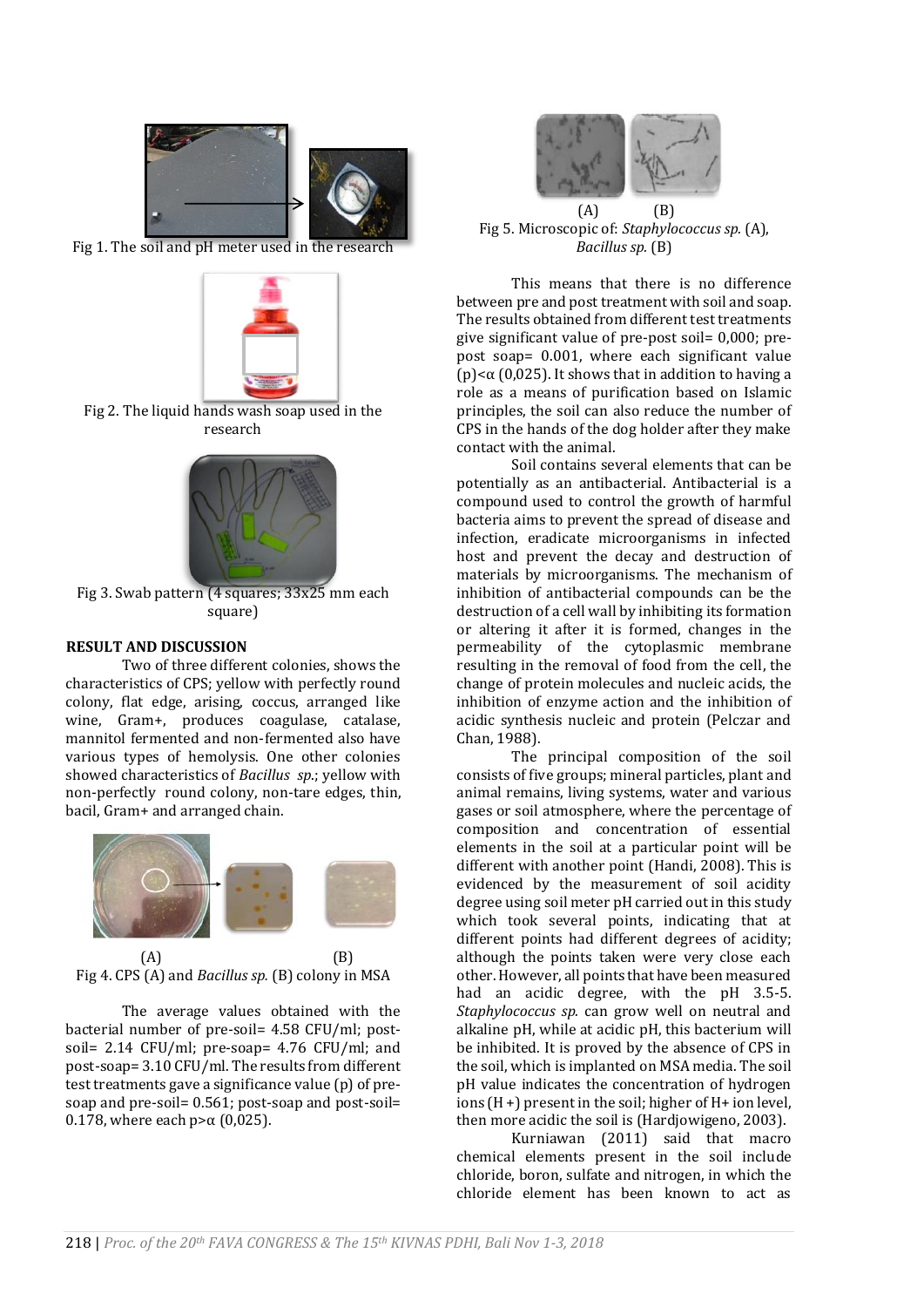antibacterial. Chlorine activity against bacteria can increase with increasing concentration of hydrogen ions. Based on Bitton (1994), chlorine compounds can cause damage to bacterial cells, with two mechanisms, namely the destruction of the cell permeability capability, where chlorine can damage the cell membrane of bacteria, causing the cell to lose its permeability, and ultimately impair cell function. Chlorine exposure can lead to leakage of proteins, RNA and DNA cell. Dead cells are a result of the release of some important cell materials, reduction of potassium uptake, or reduction of protein and DNA synthesis. The second mechanism, chlorine can do a destruction of nucleic acid and enzymes in bacteria.

Yilmaz et al (2006) proved that some microorganisms derived from the soil can be utilized as a source to produce various antibacterial substances called bacteriocin. It is an antimicrobial protein synthesized by ribosomes from a bacterium that can inhibit the growth of other bacteria. Most bacteriocin-like substances (BLIS) are produced by bacteria from the genus Bacillus derived from the soil, including *B.cereus*, *B.subtilis*, *B.licheniformis*, where this substances have a broad spectrum of antibacterial effect. The mechanism of action of bacteriocin is making indirect contact with a cell membrane by forming several pores in the microbial cell so that the cell membrane will leak and the cell cannot survive. The occurrence of leakage will lead to disruption of cell membrane stability so that the growth of microbial cells is inhibited and eventually experience death. In another hand, Handi (2008) said that soil can reduce the bacteria because the structure of the soil can function like a scrub, which has a size of large particles and a rough surface.

The soap used in this research is hand washing liquid soap with active ingredients, such as biodegradable surfactants and emollient. Both of biodegradable surfactants and emollient is not an antibacterial agent. However, in the study it has been known that the soap can act as good hand sanitizers, indicated by reduced amounts CPS. Biodegradable surfactants can reduce a surface tension of hands at the moment used, so that bacteria have attached to keratinocyte cells the back skin of the dog's holder can release his bond and can fall along with the water rinse.

From the analysis, it was found that the level of significance (p) of pre-post soil treatment= 0,000; with an average value decrease in CPS number= 2.44 CFU/ml. Level of significant of prepost soap treatment is 0.001; with an average value of a decrease in CPS number= 1.66 CFU/ml. The significant value of two treatments are less than the predetermined degree of 0.025 ( $p < \alpha$ ). It shows that both soil and soap can reduce the number of CPS.

It was found that hand washing using soil can reduce the number of CPS by 2.44 CFU/ml, greater with difference of 0.78 CFU/ml when compared with decreased CPS by soap, i.e. 1.66 CFU/ml. It shows that in this study, the soil has a better ability than soap in reducing the amount of CPS.

It can happen with soap because it has been made with certain formulations and manufacturing techniques, in order to function as a good cleanser. This phenomenon is different with soil, which has been known generally just as a sacred means of Islamic guidance. Furthermore, it is important to do a review, which soil can act as a good cleanser. Because it is possible that soil will add the amount of CPS instead of reduce it. Then, it needs to be observed first when we will clean our hand with soil, such as an acidic condition of the soil, due to CPS does not tolerate with acidic environmental conditions; and clean soil which is free from animal feces, carrion, and so on. In addition, if we associate with Islamic principles, the soil functioned as a purified and cleanser agent must be holy and can purify, with an indicator of the absence of an unclean object existing in the soil environment, which can be captured by the sense of sight and smell, such as free from animal dung, carrion and blood, also the soil need have an acidic conditions.

# **CONCLUSION**

As like as soap, soil also has a capability to reduce CPS in the hands of the dog's holder, with the reducing by soil is bigger than soap. In addition, soil functions as a means of purification according to Islamic rules also include the concept of cleansing according to medical guidance.

# **REFERENCES**

- [1] Bitton Gabriel. 1994. Wastewater Microbiology. A John Wiley and Sons, INC. New York.
- [2] Borjesson, S., E. Gomez-Sanz, K. Ekstrom., C. Torres, U. Gronlund. 2014. *Staphylococcus pseudintermedius* can be misdiagnosed as *Staphylococcus aureus* in Humans with Dog Bite Wounds. Eur J Clin Microbiol Infect Dis (2015) 34: 839–844.
- [3] Dobson, R.G. 2003. Hand washing Programed could be Intervention of Choice for Diarrheal Diseases. BMJ 326: 1004.
- [4] Hajek, V. 1976. *Staphylococcus intermedius*, a New Species Isolated from Animals. Int. J. Syst. Bacteriol. 26: 401–408.
- [5] Handi, A. 2008. *Tanah Steril dan Sabun Cair Tanah Steril sebagai Bahan Antimikroba terhadap Air Liur Anjing*. Veterinary Faculty. Bogor Agricultural University. Bogor.
- [6] Hardjowigeno, S. 1995. *Ilmu Tanah.* Akademika Pressindo. Jakarta.
- [7] Jayne, E. Gustafson. 2002. Do Dogs, Cats, or Humans have the Most Bacteria in Their